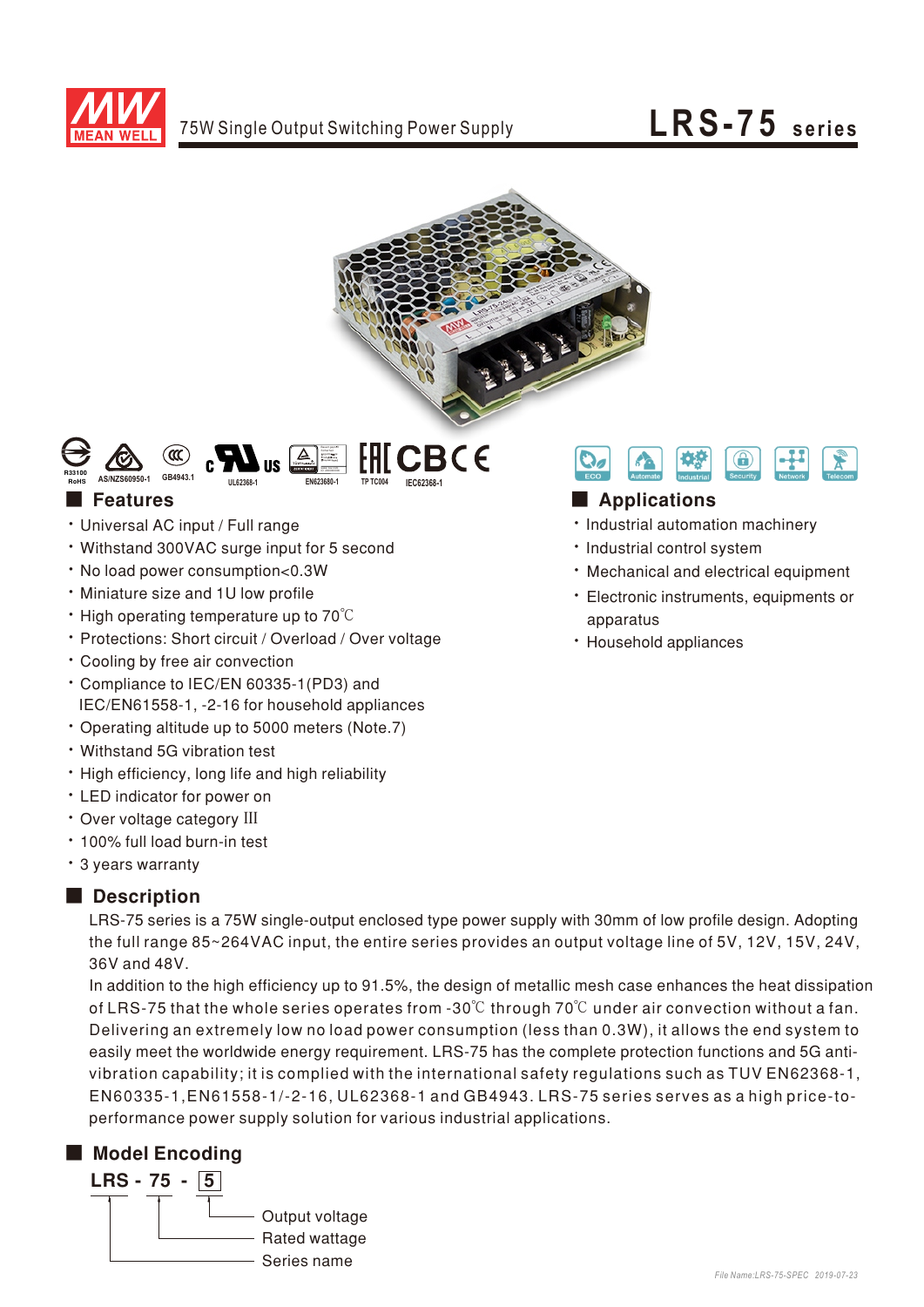

### **SPECIFICATION**

| <b>MODEL</b>                                  |                                                     | <b>LRS-75-5</b>                                                                                                                                                                                                                                                                                                                                                                                                                                                                                                                                                                                                                                                                                                                                                                                                                                                                                                                                                                                                                                                                                                                                                                                                            | <b>LRS-75-12</b>                                                | <b>LRS-75-15</b>    | <b>LRS-75-24</b> | <b>LRS-75-36</b> | <b>LRS-75-48</b> |  |
|-----------------------------------------------|-----------------------------------------------------|----------------------------------------------------------------------------------------------------------------------------------------------------------------------------------------------------------------------------------------------------------------------------------------------------------------------------------------------------------------------------------------------------------------------------------------------------------------------------------------------------------------------------------------------------------------------------------------------------------------------------------------------------------------------------------------------------------------------------------------------------------------------------------------------------------------------------------------------------------------------------------------------------------------------------------------------------------------------------------------------------------------------------------------------------------------------------------------------------------------------------------------------------------------------------------------------------------------------------|-----------------------------------------------------------------|---------------------|------------------|------------------|------------------|--|
| <b>OUTPUT</b>                                 | <b>DC VOLTAGE</b>                                   | 5V                                                                                                                                                                                                                                                                                                                                                                                                                                                                                                                                                                                                                                                                                                                                                                                                                                                                                                                                                                                                                                                                                                                                                                                                                         | 12V                                                             | 15V                 | <b>24V</b>       | 36V              | 48V              |  |
|                                               | <b>RATED CURRENT</b>                                | 14A                                                                                                                                                                                                                                                                                                                                                                                                                                                                                                                                                                                                                                                                                                                                                                                                                                                                                                                                                                                                                                                                                                                                                                                                                        | 6A                                                              | 5A                  | 3.2A             | 2.1A             | 1.6A             |  |
|                                               | <b>CURRENT RANGE</b>                                | $0 - 14A$                                                                                                                                                                                                                                                                                                                                                                                                                                                                                                                                                                                                                                                                                                                                                                                                                                                                                                                                                                                                                                                                                                                                                                                                                  | $0 - 6A$                                                        | $0 \sim 5A$         | $0 - 3.2A$       | $0 - 2.1A$       | $0 - 1.6A$       |  |
|                                               | <b>RATED POWER</b>                                  | 70W                                                                                                                                                                                                                                                                                                                                                                                                                                                                                                                                                                                                                                                                                                                                                                                                                                                                                                                                                                                                                                                                                                                                                                                                                        | 72W                                                             | 75W                 | 76.8W            | 75.6W            | 76.8W            |  |
|                                               | RIPPLE & NOISE (max.) Note.2 100mVp-p               |                                                                                                                                                                                                                                                                                                                                                                                                                                                                                                                                                                                                                                                                                                                                                                                                                                                                                                                                                                                                                                                                                                                                                                                                                            | 120mVp-p                                                        | 120mVp-p            | 150mVp-p         | 200mVp-p         | 200mVp-p         |  |
|                                               | <b>VOLTAGE ADJ. RANGE</b>                           | $4.5 - 5.5V$                                                                                                                                                                                                                                                                                                                                                                                                                                                                                                                                                                                                                                                                                                                                                                                                                                                                                                                                                                                                                                                                                                                                                                                                               | $10.2 - 13.8V$                                                  | $13.5 - 18V$        | $21.6 - 28.8V$   | $32.4 - 39.6V$   | $43.2 - 52.8V$   |  |
|                                               | VOLTAGE TOLERANCE Note.3 $\pm$ 2.0%                 |                                                                                                                                                                                                                                                                                                                                                                                                                                                                                                                                                                                                                                                                                                                                                                                                                                                                                                                                                                                                                                                                                                                                                                                                                            | ±1.0%                                                           | ±1.0%               | ±1.0%            | ±1.0%            | ±1.0%            |  |
|                                               | LINE REGULATION Note.4 $\pm$ 0.5%                   |                                                                                                                                                                                                                                                                                                                                                                                                                                                                                                                                                                                                                                                                                                                                                                                                                                                                                                                                                                                                                                                                                                                                                                                                                            | $\pm$ 0.5%                                                      | ±0.5%               | ±0.5%            | $\pm 0.5\%$      | $\pm 0.5\%$      |  |
|                                               | <b>LOAD REGULATION Note.5 <math>\pm</math> 1.0%</b> |                                                                                                                                                                                                                                                                                                                                                                                                                                                                                                                                                                                                                                                                                                                                                                                                                                                                                                                                                                                                                                                                                                                                                                                                                            | ±0.5%                                                           | ±0.5%               | ±0.5%            | $\pm 0.5\%$      | ±0.5%            |  |
|                                               | <b>SETUP, RISE TIME</b>                             | 500ms, 30ms/230VAC<br>500ms, 30ms/115VAC at full load                                                                                                                                                                                                                                                                                                                                                                                                                                                                                                                                                                                                                                                                                                                                                                                                                                                                                                                                                                                                                                                                                                                                                                      |                                                                 |                     |                  |                  |                  |  |
|                                               | <b>HOLD UP TIME (Typ.)</b>                          | 60ms/230VAC<br>12ms/115VAC at full load                                                                                                                                                                                                                                                                                                                                                                                                                                                                                                                                                                                                                                                                                                                                                                                                                                                                                                                                                                                                                                                                                                                                                                                    |                                                                 |                     |                  |                  |                  |  |
| <b>INPUT</b>                                  | <b>VOLTAGE RANGE</b>                                | 85~264VAC<br>$120 - 373$ VDC                                                                                                                                                                                                                                                                                                                                                                                                                                                                                                                                                                                                                                                                                                                                                                                                                                                                                                                                                                                                                                                                                                                                                                                               |                                                                 |                     |                  |                  |                  |  |
|                                               | <b>FREQUENCY RANGE</b>                              | $47 - 63$ Hz                                                                                                                                                                                                                                                                                                                                                                                                                                                                                                                                                                                                                                                                                                                                                                                                                                                                                                                                                                                                                                                                                                                                                                                                               |                                                                 |                     |                  |                  |                  |  |
|                                               | <b>EFFICIENCY (Typ.)</b>                            | 86.5%                                                                                                                                                                                                                                                                                                                                                                                                                                                                                                                                                                                                                                                                                                                                                                                                                                                                                                                                                                                                                                                                                                                                                                                                                      | 89%                                                             | 89%                 | 90%              | 91.5%            | 91.5%            |  |
|                                               | <b>AC CURRENT (Typ.)</b>                            | 1.4A/115VAC                                                                                                                                                                                                                                                                                                                                                                                                                                                                                                                                                                                                                                                                                                                                                                                                                                                                                                                                                                                                                                                                                                                                                                                                                | 0.85A/230VAC                                                    |                     |                  |                  |                  |  |
|                                               | <b>INRUSH CURRENT (Typ.)</b>                        | COLD START 65A/230VAC                                                                                                                                                                                                                                                                                                                                                                                                                                                                                                                                                                                                                                                                                                                                                                                                                                                                                                                                                                                                                                                                                                                                                                                                      |                                                                 |                     |                  |                  |                  |  |
|                                               | <b>LEAKAGE CURRENT</b>                              | <0.75mA/240VAC                                                                                                                                                                                                                                                                                                                                                                                                                                                                                                                                                                                                                                                                                                                                                                                                                                                                                                                                                                                                                                                                                                                                                                                                             |                                                                 |                     |                  |                  |                  |  |
|                                               | <b>OVER LOAD</b>                                    | 110 $\sim$ 150% rated output power                                                                                                                                                                                                                                                                                                                                                                                                                                                                                                                                                                                                                                                                                                                                                                                                                                                                                                                                                                                                                                                                                                                                                                                         |                                                                 |                     |                  |                  |                  |  |
|                                               |                                                     | Protection type : Hiccup mode, recovers automatically after fault condition is removed                                                                                                                                                                                                                                                                                                                                                                                                                                                                                                                                                                                                                                                                                                                                                                                                                                                                                                                                                                                                                                                                                                                                     |                                                                 |                     |                  |                  |                  |  |
| <b>PROTECTION</b>                             | <b>OVER VOLTAGE</b>                                 | $5.75 - 6.75V$                                                                                                                                                                                                                                                                                                                                                                                                                                                                                                                                                                                                                                                                                                                                                                                                                                                                                                                                                                                                                                                                                                                                                                                                             | $13.8 - 16.2V$                                                  | $18.75 \sim 21.75V$ | $28.8 - 33.6V$   | $41.4 - 48.6V$   | $55.2 - 64.8V$   |  |
|                                               |                                                     |                                                                                                                                                                                                                                                                                                                                                                                                                                                                                                                                                                                                                                                                                                                                                                                                                                                                                                                                                                                                                                                                                                                                                                                                                            | Protection type : Shut down o/p voltage, re-power on to recover |                     |                  |                  |                  |  |
|                                               | <b>WORKING TEMP.</b>                                | $-30 \sim +70^{\circ}$ C (Refer to "Derating Curve")                                                                                                                                                                                                                                                                                                                                                                                                                                                                                                                                                                                                                                                                                                                                                                                                                                                                                                                                                                                                                                                                                                                                                                       |                                                                 |                     |                  |                  |                  |  |
| <b>ENVIRONMENT</b>                            | <b>WORKING HUMIDITY</b>                             | $20 \sim 90\%$ RH non-condensing                                                                                                                                                                                                                                                                                                                                                                                                                                                                                                                                                                                                                                                                                                                                                                                                                                                                                                                                                                                                                                                                                                                                                                                           |                                                                 |                     |                  |                  |                  |  |
|                                               | <b>STORAGE TEMP., HUMIDITY</b>                      | $-40 \sim +85^{\circ}$ C, 10 ~ 95% RH non-condensing                                                                                                                                                                                                                                                                                                                                                                                                                                                                                                                                                                                                                                                                                                                                                                                                                                                                                                                                                                                                                                                                                                                                                                       |                                                                 |                     |                  |                  |                  |  |
|                                               | <b>TEMP. COEFFICIENT</b>                            | $\pm$ 0.03%/°C (0 ~ 50°C)                                                                                                                                                                                                                                                                                                                                                                                                                                                                                                                                                                                                                                                                                                                                                                                                                                                                                                                                                                                                                                                                                                                                                                                                  |                                                                 |                     |                  |                  |                  |  |
|                                               | VIBRATION                                           | $10 \sim 500$ Hz, 5G 10min./1cycle, 60min. each along X, Y, Z axes                                                                                                                                                                                                                                                                                                                                                                                                                                                                                                                                                                                                                                                                                                                                                                                                                                                                                                                                                                                                                                                                                                                                                         |                                                                 |                     |                  |                  |                  |  |
|                                               | <b>OVER VOLTAGE CATEGORY</b>                        | III; Compliance to EN61558, EN50178, EN60664-1, EN62477-1; altitude up to 2000 meters                                                                                                                                                                                                                                                                                                                                                                                                                                                                                                                                                                                                                                                                                                                                                                                                                                                                                                                                                                                                                                                                                                                                      |                                                                 |                     |                  |                  |                  |  |
|                                               | <b>SAFETY STANDARDS</b>                             | UL62368-1, TUV EN62368-1, EN60335-1, EN61558-1/-2-16, CCC GB4943.1, BSMI CNS14336-1,<br>EAC TP TC 004, AS/NZS 60950.1(by CB) approved                                                                                                                                                                                                                                                                                                                                                                                                                                                                                                                                                                                                                                                                                                                                                                                                                                                                                                                                                                                                                                                                                      |                                                                 |                     |                  |                  |                  |  |
| <b>SAFETY &amp;</b><br><b>EMC</b><br>(Note 8) | <b>WITHSTAND VOLTAGE</b>                            | I/P-O/P:4KVAC I/P-FG:2KVAC O/P-FG:1.25KVAC                                                                                                                                                                                                                                                                                                                                                                                                                                                                                                                                                                                                                                                                                                                                                                                                                                                                                                                                                                                                                                                                                                                                                                                 |                                                                 |                     |                  |                  |                  |  |
|                                               |                                                     | ISOLATION RESISTANCE   I/P-O/P, I/P-FG, O/P-FG:100M Ohms/500VDC / 25°C/70% RH                                                                                                                                                                                                                                                                                                                                                                                                                                                                                                                                                                                                                                                                                                                                                                                                                                                                                                                                                                                                                                                                                                                                              |                                                                 |                     |                  |                  |                  |  |
|                                               | <b>EMC EMISSION</b>                                 | Compliance to EN55032 (CISPR32) Class B, EN55014, EN61000-3-2,-3, GB/T 9254, BSMI CNS13438, EAC TP TC 020                                                                                                                                                                                                                                                                                                                                                                                                                                                                                                                                                                                                                                                                                                                                                                                                                                                                                                                                                                                                                                                                                                                  |                                                                 |                     |                  |                  |                  |  |
|                                               | <b>EMC IMMUNITY</b>                                 | Compliance to EN61000-4-2,3,4,5,6,8,11, EN61000-6-2 (EN50082-2), heavy industry level, criteria A, EAC TP TC 020                                                                                                                                                                                                                                                                                                                                                                                                                                                                                                                                                                                                                                                                                                                                                                                                                                                                                                                                                                                                                                                                                                           |                                                                 |                     |                  |                  |                  |  |
| <b>OTHERS</b>                                 | <b>MTBF</b>                                         | 681.2K hrs min.<br>MIL-HDBK-217F $(25^{\circ}C)$                                                                                                                                                                                                                                                                                                                                                                                                                                                                                                                                                                                                                                                                                                                                                                                                                                                                                                                                                                                                                                                                                                                                                                           |                                                                 |                     |                  |                  |                  |  |
|                                               | <b>DIMENSION</b>                                    | 99*97*30mm (L*W*H)                                                                                                                                                                                                                                                                                                                                                                                                                                                                                                                                                                                                                                                                                                                                                                                                                                                                                                                                                                                                                                                                                                                                                                                                         |                                                                 |                     |                  |                  |                  |  |
|                                               | <b>PACKING</b>                                      | 0.25Kg; 45pcs/ 12.25Kg/ 0.77CUFT                                                                                                                                                                                                                                                                                                                                                                                                                                                                                                                                                                                                                                                                                                                                                                                                                                                                                                                                                                                                                                                                                                                                                                                           |                                                                 |                     |                  |                  |                  |  |
| <b>NOTE</b>                                   | time.                                               | 1. All parameters NOT specially mentioned are measured at 230VAC input, rated load and 25°C of ambient temperature.<br>2. Ripple & noise are measured at 20MHz of bandwidth by using a 12" twisted pair-wire terminated with a 0.1uf & 47uf parallel capacitor.<br>3. Tolerance: includes set up tolerance, line regulation and load regulation.<br>4. Line regulation is measured from low line to high line at rated load.<br>5. Load regulation is measured from 0% to 100% rated load.<br>6. Length of set up time is measured at cold first start. Turning ON/OFF the power supply very quickly may lead to increase of the set up<br>7. The ambient temperature derating of $5^{\circ}$ (1000m is needed for operating altitude greater than 2000m(6500ft).<br>8. The power supply is considered a component which will be installed into a final equipment. All the EMC tests are been executed by<br>mounting the unit on a 360mm*360mm metal plate with 1mm of thickness. The final equipment must be re-confirmed that it still meets<br>EMC directives. For guidance on how to perform these EMC tests, please refer to "EMI testing of component power supplies."<br>(as available on http://www.meanwell.com) |                                                                 |                     |                  |                  |                  |  |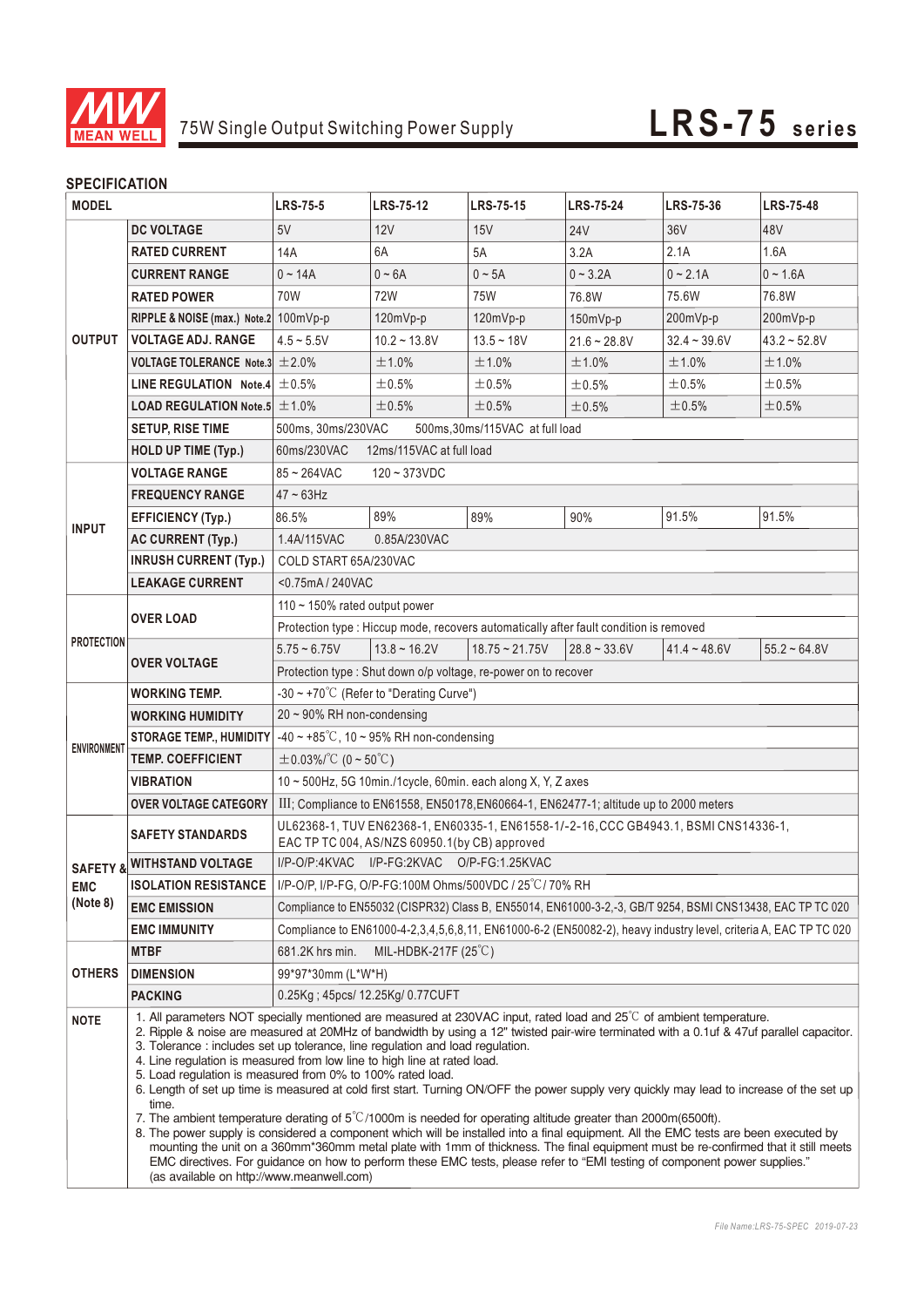

# 75W Single Output Switching Power Supply **LRS-75** series